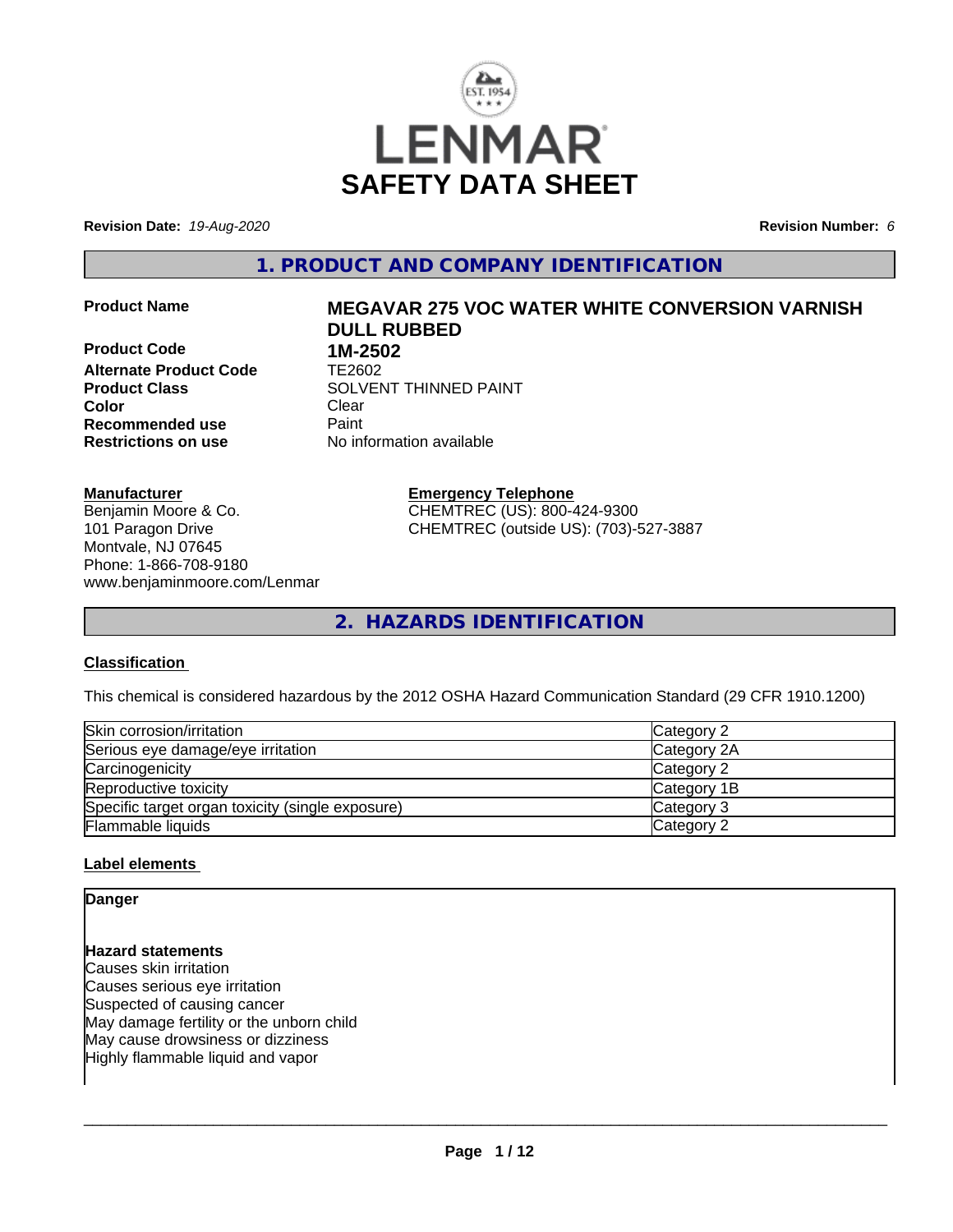#### 1M-2502 - **MEGAVAR 275 VOC WATER WHITE CONVERSION VARNISH DULL RUBBED**



**Appearance** liquid **Odor** solvent

#### **Precautionary Statements - Prevention**

Obtain special instructions before use Do not handle until all safety precautions have been read and understood Use personal protective equipment as required Wash face, hands and any exposed skin thoroughly after handling Wear eye/face protection Avoid breathing dust/fume/gas/mist/vapors/spray Use only outdoors or in a well-ventilated area Keep away from heat, hot surfaces, sparks, open flames and other ignition sources. No smoking Keep container tightly closed Ground/bond container and receiving equipment Use explosion-proof electrical/ventilating/lighting/equipment Use only non-sparking tools Take precautionary measures against static discharge Keep cool **Precautionary Statements - Response**

IF exposed or concerned: Get medical advice/attention **Eyes**

IF IN EYES: Rinse cautiously with water for several minutes. Remove contact lenses, if present and easy to do. Continue rinsing

If eye irritation persists: Get medical advice/attention

**Skin**

If skin irritation occurs: Get medical advice/attention

IF ON SKIN (or hair): Remove/Take off immediately all contaminated clothing. Rinse skin with water/shower Wash contaminated clothing before reuse

#### **Inhalation**

IF INHALED: Remove victim to fresh air and keep at rest in a position comfortable for breathing **Fire**

In case of fire: Use CO2, dry chemical, or foam for extinction

#### **Precautionary Statements - Storage**

Store locked up

Store in a well-ventilated place. Keep container tightly closed

#### **Precautionary Statements - Disposal**

Dispose of contents/container to an approved waste disposal plant

#### **Hazards not otherwise classified (HNOC)**

Rags, steel wool or waste soaked with this product may spontaneously catch fire if improperly discarded

#### **Other information**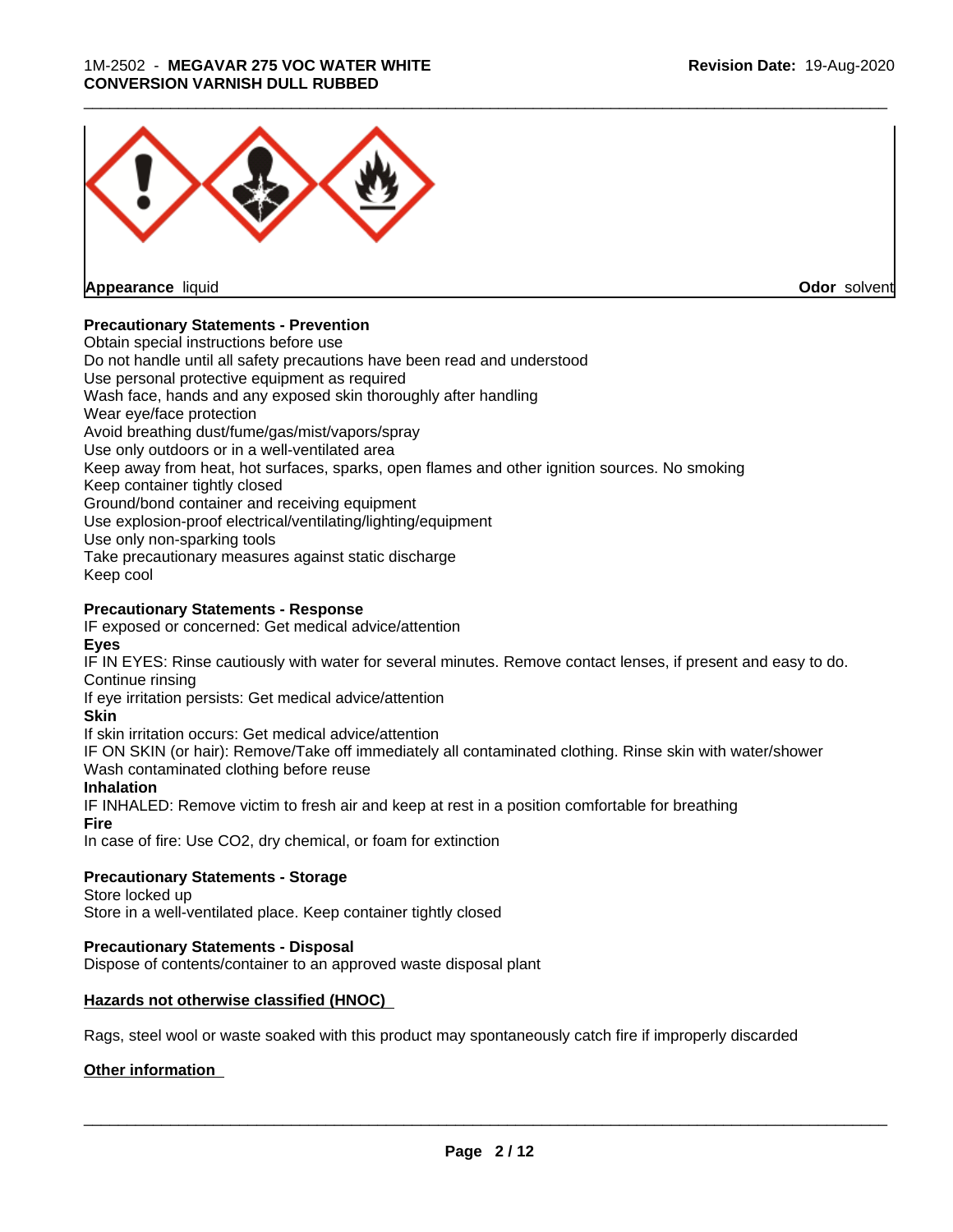No information available

 **IMPORTANT:** Designed to be mixed with other components. Mixture will have hazards of all components. Before opening packages, read all warning labels. Follow all precautions.

# **3. COMPOSITION INFORMATION ON COMPONENTS**

\_\_\_\_\_\_\_\_\_\_\_\_\_\_\_\_\_\_\_\_\_\_\_\_\_\_\_\_\_\_\_\_\_\_\_\_\_\_\_\_\_\_\_\_\_\_\_\_\_\_\_\_\_\_\_\_\_\_\_\_\_\_\_\_\_\_\_\_\_\_\_\_\_\_\_\_\_\_\_\_\_\_\_\_\_\_\_\_\_\_\_\_\_

| <b>Chemical name</b>     | CAS No.        | Weight-%    |
|--------------------------|----------------|-------------|
| Acetone                  | 67-64-1        | $30 - 35$   |
| 4-Chlorobenzotrifluoride | 98-56-6        | $15 - 20$   |
| n-Butyl acetate          | 123-86-4       | $5 - 10$    |
| cellulose, nitrate       | 9004-70-0      | $5 - 10$    |
| Butyl benzyl phthalate   | 85-68-7        | - 5         |
| Soybean oil, epoxidized  | 8013-07-8      | - 5         |
| 2,6-Dimethyl-4-Heptanone | 108-83-8       | l - 5       |
| Ethyl benzene            | $100 - 41 - 4$ | $0.1 - 0.5$ |

# **4. FIRST AID MEASURES**

#### **Description of first aid measures**

| <b>General Advice</b>                            | If symptoms persist, call a physician. Show this safety data sheet to the doctor in<br>attendance.                                                                                                                      |
|--------------------------------------------------|-------------------------------------------------------------------------------------------------------------------------------------------------------------------------------------------------------------------------|
| <b>Eye Contact</b>                               | Immediately flush with plenty of water. After initial flushing, remove any contact<br>lenses and continue flushing for at least 15 minutes. Keep eye wide open while<br>rinsing. If symptoms persist, call a physician. |
| <b>Skin Contact</b>                              | Wash off immediately with soap and plenty of water removing all contaminated<br>clothes and shoes. If skin irritation persists, call a physician.                                                                       |
| <b>Inhalation</b>                                | Move to fresh air. If symptoms persist, call a physician.<br>If not breathing, give artificial respiration. Call a physician immediately.                                                                               |
| Ingestion                                        | Clean mouth with water and afterwards drink plenty of water. Do not induce<br>vomiting without medical advice. Never give anything by mouth to an unconscious<br>person. Consult a physician.                           |
| <b>Protection Of First-Aiders</b>                | Use personal protective equipment.                                                                                                                                                                                      |
| <b>Most Important</b><br><b>Symptoms/Effects</b> | No information available.                                                                                                                                                                                               |
| <b>Notes To Physician</b>                        | Treat symptomatically.                                                                                                                                                                                                  |
|                                                  | E FIDE FIQUITING MEACHDEC                                                                                                                                                                                               |

#### **5. FIRE-FIGHTING MEASURES**

| <b>Flammable Properties</b>         | Vapors may travel considerable distance to a source of<br>ignition and flash back. Vapors may cause flash fire. |
|-------------------------------------|-----------------------------------------------------------------------------------------------------------------|
| <b>Suitable Extinguishing Media</b> | Foam, dry powder or water. Use extinguishing measures                                                           |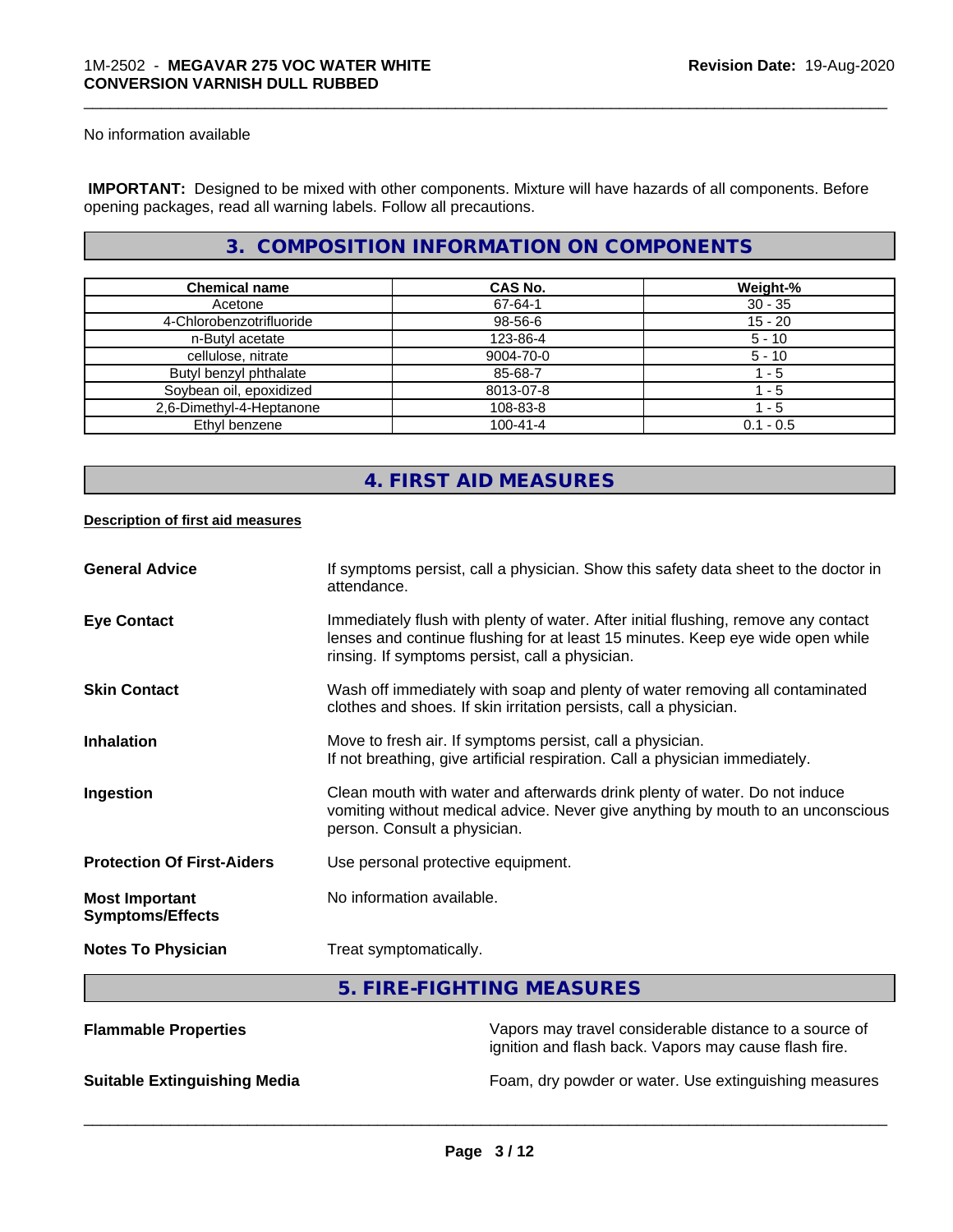|                                                                                     |                 | surrounding environment.                                                                                                                                                                                                                                                                       | that are appropriate to local circumstances and the                                                             |  |  |
|-------------------------------------------------------------------------------------|-----------------|------------------------------------------------------------------------------------------------------------------------------------------------------------------------------------------------------------------------------------------------------------------------------------------------|-----------------------------------------------------------------------------------------------------------------|--|--|
| Protective equipment and precautions for firefighters                               |                 | and full protective gear.                                                                                                                                                                                                                                                                      | As in any fire, wear self-contained breathing apparatus<br>pressure-demand, MSHA/NIOSH (approved or equivalent) |  |  |
| <b>Hazardous combustion products</b>                                                |                 | Burning may result in carbon dioxide, carbon monoxide<br>and other combustion products of varying composition<br>which may be toxic and/or irritating.                                                                                                                                         |                                                                                                                 |  |  |
| <b>Specific Hazards Arising From The Chemical</b>                                   |                 | Flammable. Flash back possible over considerable<br>distance. Keep product and empty container away from<br>heat and sources of ignition. Closed containers may<br>rupture if exposed to fire or extreme heat. Thermal<br>decomposition can lead to release of irritating gases and<br>vapors. |                                                                                                                 |  |  |
| Sensitivity to mechanical impact                                                    |                 | No                                                                                                                                                                                                                                                                                             |                                                                                                                 |  |  |
| Sensitivity to static discharge                                                     |                 | Yes                                                                                                                                                                                                                                                                                            |                                                                                                                 |  |  |
| <b>Flash Point Data</b><br>Flash point (°F)<br>Flash Point (°C)<br><b>Method</b>    |                 | 60<br>16<br><b>PMCC</b>                                                                                                                                                                                                                                                                        |                                                                                                                 |  |  |
| <b>Flammability Limits In Air</b>                                                   |                 |                                                                                                                                                                                                                                                                                                |                                                                                                                 |  |  |
| Lower flammability limit:<br><b>Upper flammability limit:</b>                       |                 | Not available<br>Not available                                                                                                                                                                                                                                                                 |                                                                                                                 |  |  |
| Health: 2<br><b>NFPA</b>                                                            | Flammability: 3 | Instability: 0                                                                                                                                                                                                                                                                                 | <b>Special: Not Applicable</b>                                                                                  |  |  |
| <b>NFPA Legend</b><br>0 - Not Hazardous<br>1 - Slightly<br>2 - Moderate<br>3 - High |                 |                                                                                                                                                                                                                                                                                                |                                                                                                                 |  |  |

4 - Severe

*The ratings assigned are only suggested ratings, the contractor/employer has ultimate responsibilities for NFPA ratings where this system is used.*

*Additional information regarding the NFPA rating system is available from the National Fire Protection Agency (NFPA) at www.nfpa.org.*

# **6. ACCIDENTAL RELEASE MEASURES**

| <b>Personal Precautions</b> | Remove all sources of ignition. Take precautions to prevent flashback. Ground<br>and bond all containers and handling equipment. Take precautionary measures<br>against static discharges. Ensure adequate ventilation. Avoid contact with skin,<br>eyes and clothing. Use personal protective equipment. |
|-----------------------------|-----------------------------------------------------------------------------------------------------------------------------------------------------------------------------------------------------------------------------------------------------------------------------------------------------------|
| <b>Other Information</b>    | Prevent further leakage or spillage if safe to do so. Do not allow material to<br>contaminate ground water system. Prevent product from entering drains. Do not                                                                                                                                           |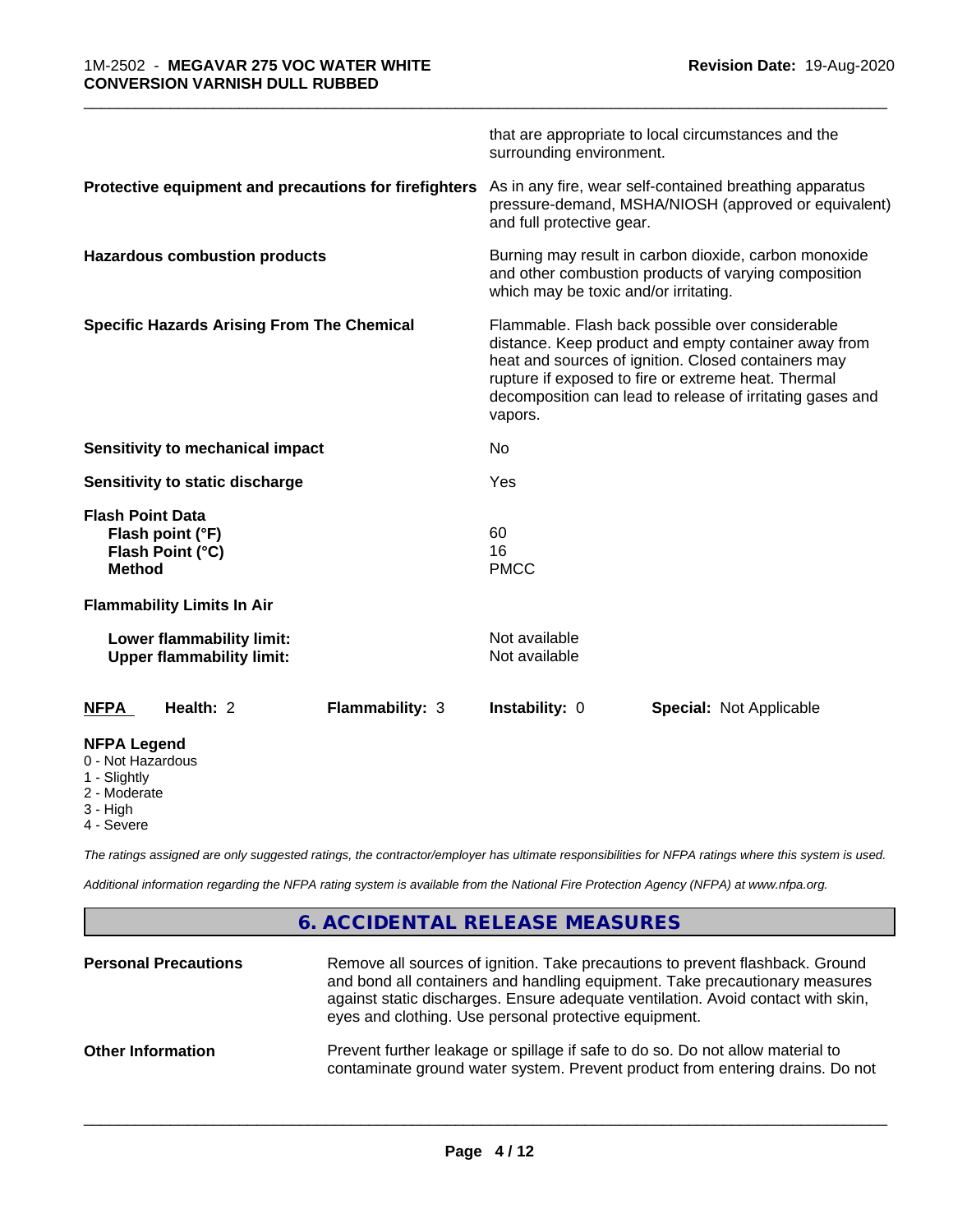|                                  | flush into surface water or sanitary sewer system. Local authorities should be<br>advised if significant spillages cannot be contained.                                                                                                                                                                                                                                                                                                        |
|----------------------------------|------------------------------------------------------------------------------------------------------------------------------------------------------------------------------------------------------------------------------------------------------------------------------------------------------------------------------------------------------------------------------------------------------------------------------------------------|
| <b>Environmental precautions</b> | See Section 12 for additional Ecological Information.                                                                                                                                                                                                                                                                                                                                                                                          |
| <b>Methods for Cleaning Up</b>   | Dam up. Soak up with inert absorbent material. Use a non-sparking or explosion<br>proof means to transfer material to a sealed, appropriate container for disposal.<br>Clean contaminated surface thoroughly.                                                                                                                                                                                                                                  |
|                                  | 7. HANDLING AND STORAGE                                                                                                                                                                                                                                                                                                                                                                                                                        |
| Handling                         | Avoid contact with skin, eyes and clothing. Wear personal protective equipment.<br>Do not breathe vapors or spray mist. Use only in ventilated areas. Prevent vapor<br>build-up by providing adequate ventilation during and after use.                                                                                                                                                                                                        |
|                                  | Take precautionary measures against static discharges. To avoid ignition of<br>vapors by static electricity discharge, all metal parts of the equipment must be<br>grounded. Keep away from heat, sparks and flame. Do not smoke. Extinguish all<br>flames and pilot lights, and turn off stoves, heaters, electric motors and other<br>sources of ignition during use and until all vapors are gone. Ignition and/or flash<br>back may occur. |
| <b>Storage</b>                   | Keep containers tightly closed in a dry, cool and well-ventilated place. Keep away<br>from heat. Keep away from open flames, hot surfaces and sources of ignition.<br>Keep in properly labeled containers. Keep out of the reach of children.                                                                                                                                                                                                  |
|                                  | <b>DANGER</b> - Rags, steel wool or waste soaked with this product may<br>spontaneously catch fire if improperly discarded. Immediately after use, place<br>rags, steel wool or waste in a sealed water-filled metal container.                                                                                                                                                                                                                |
| <b>Incompatible Materials</b>    | Incompatible with strong acids and bases and strong oxidizing agents.                                                                                                                                                                                                                                                                                                                                                                          |
|                                  | Technical measures/Precautions Ensure adequate ventilation. Use only where airflow will keep vapors from building<br>up in or near the work area in adjoining rooms. Comply with all national, state, and<br>local codes pertaining to the storage, handling, dispensing and disposal of<br>flammable liquids.                                                                                                                                 |
|                                  | Dissipate static electricity during transfer by grounding and bonding containers<br>and equipment before transferring material. All equipment should be non-sparking<br>and explosion proof. Use explosion proof electrical equipment for ventilation,<br>lighting and material handling.                                                                                                                                                      |

# **8. EXPOSURE CONTROLS/PERSONAL PROTECTION**

# **Exposure Limits**

| <b>Chemical name</b>     | <b>ACGIH TLV</b>               | <b>OSHA PEL</b>               |
|--------------------------|--------------------------------|-------------------------------|
| Acetone                  | STEL: 500 ppm                  | 1000 ppm - $TWA$              |
|                          | TWA: 250 ppm                   | 2400 mg/m <sup>3</sup> - TWA  |
| 4-Chlorobenzotrifluoride | TWA: 2.5 mg/m <sup>3</sup> $F$ | $2.5 \,\mathrm{mg/m^3}$ - TWA |
| n-Butyl acetate          | STEL: 150 ppm                  | 150 ppm - TWA                 |
|                          | TWA: 50 ppm                    | 710 mg/m <sup>3</sup> - TWA   |
| 2,6-Dimethyl-4-Heptanone | TWA: 25 ppm                    | 50 ppm - TWA                  |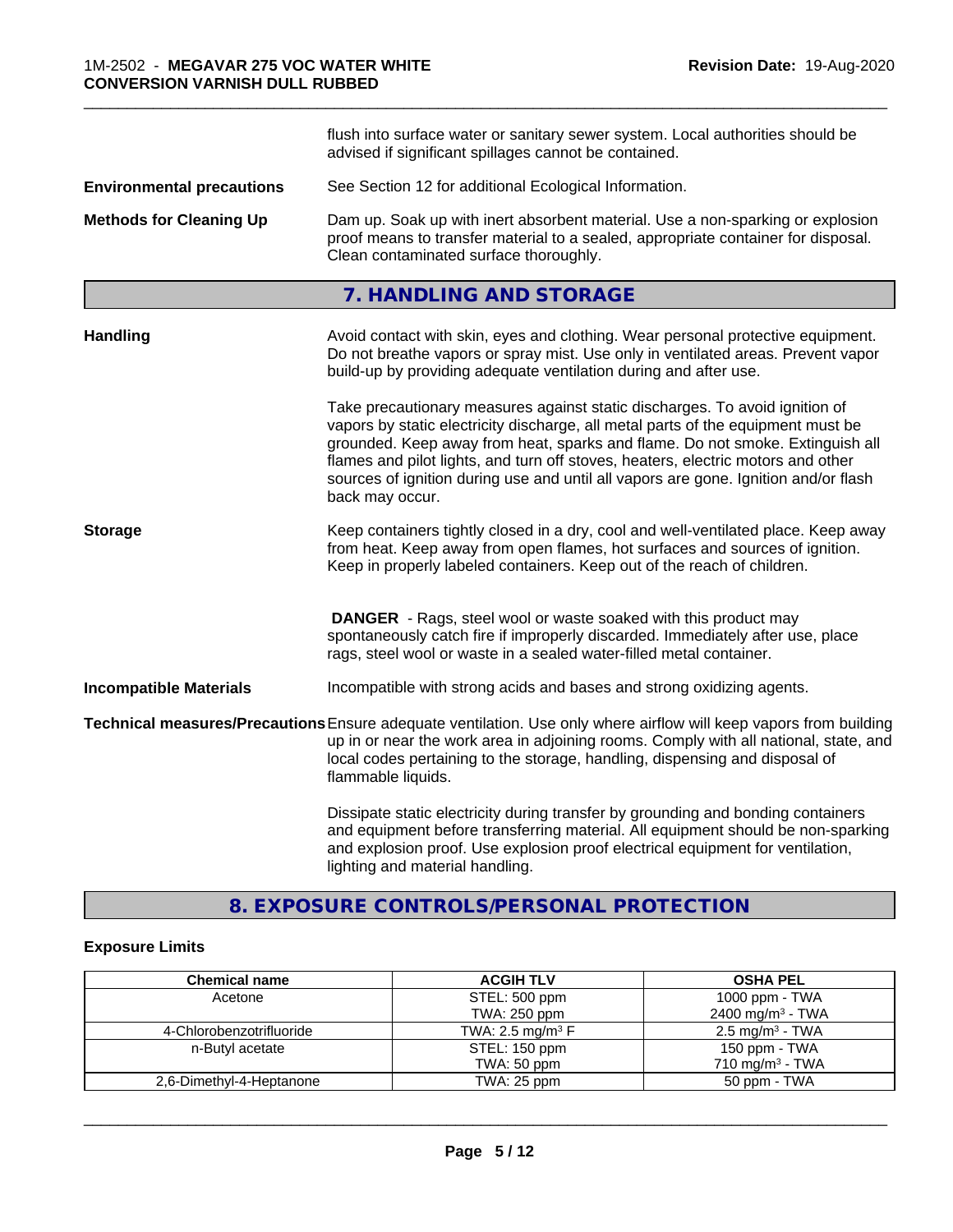|                                                                                                       |                                                                                                                                                                                                                                                                                                                                                                     | 290 mg/m <sup>3</sup> - TWA                  |  |
|-------------------------------------------------------------------------------------------------------|---------------------------------------------------------------------------------------------------------------------------------------------------------------------------------------------------------------------------------------------------------------------------------------------------------------------------------------------------------------------|----------------------------------------------|--|
| Ethyl benzene                                                                                         | TWA: 20 ppm                                                                                                                                                                                                                                                                                                                                                         | 100 ppm - TWA<br>435 mg/m <sup>3</sup> - TWA |  |
| Legend<br>OSHA - Occupational Safety & Health Administration Exposure Limits<br>N/E - Not Established | ACGIH - American Conference of Governmental Industrial Hygienists Exposure Limits                                                                                                                                                                                                                                                                                   |                                              |  |
| <b>Appropriate engineering</b><br>controls                                                            |                                                                                                                                                                                                                                                                                                                                                                     |                                              |  |
| <b>Engineering Measures</b>                                                                           | Ensure adequate ventilation, especially in confined areas.                                                                                                                                                                                                                                                                                                          |                                              |  |
| <b>Personal Protective Equipment</b>                                                                  |                                                                                                                                                                                                                                                                                                                                                                     |                                              |  |
| <b>Eye/Face Protection</b>                                                                            | Safety glasses with side-shields. If splashes are likely to occur, wear Tightly<br>fitting safety goggles.                                                                                                                                                                                                                                                          |                                              |  |
| <b>Skin Protection</b>                                                                                | Long sleeved clothing. Protective gloves.                                                                                                                                                                                                                                                                                                                           |                                              |  |
| <b>Respiratory Protection</b>                                                                         | Use only with adequate ventilation. In operations where exposure limits are<br>exceeded, use a NIOSH approved respirator that has been selected by a<br>technically qualified person for the specific work conditions. When spraying the<br>product or applying in confined areas, wear a NIOSH approved respirator<br>specified for paint spray or organic vapors. |                                              |  |
| <b>Hygiene Measures</b>                                                                               | Avoid contact with skin, eyes and clothing. Remove and wash contaminated<br>clothing before re-use. Wash thoroughly after handling.                                                                                                                                                                                                                                 |                                              |  |

# **9. PHYSICAL AND CHEMICAL PROPERTIES**

| Appearance                        | liquid                   |
|-----------------------------------|--------------------------|
| Odor                              | solvent                  |
| <b>Odor Threshold</b>             | No information available |
| Density (Ibs/gal)                 | $8.3 - 8.4$              |
| <b>Specific Gravity</b>           | $1.00 - 1.02$            |
| рH                                | No information available |
| <b>Viscosity (cps)</b>            | No information available |
| Solubility(ies)                   | No information available |
| <b>Water solubility</b>           | No information available |
| <b>Evaporation Rate</b>           | No information available |
| Vapor pressure                    | No information available |
| Vapor density                     | No information available |
| Wt. % Solids                      | $30 - 40$                |
| <b>Vol. % Solids</b>              | $25 - 35$                |
| Wt. % Volatiles                   | $60 - 70$                |
| Vol. % Volatiles                  | $65 - 75$                |
| <b>VOC Regulatory Limit (g/L)</b> | < 275                    |
| <b>Boiling Point (°F)</b>         | 136                      |
| <b>Boiling Point (°C)</b>         | 58                       |
| Freezing point (°F)               | No information available |
| Freezing Point (°C)               | No information available |
| Flash point (°F)                  | 60                       |
| Flash Point (°C)                  | 16                       |
| <b>Method</b>                     | <b>PMCC</b>              |
| <b>Flammability (solid, gas)</b>  | Not applicable           |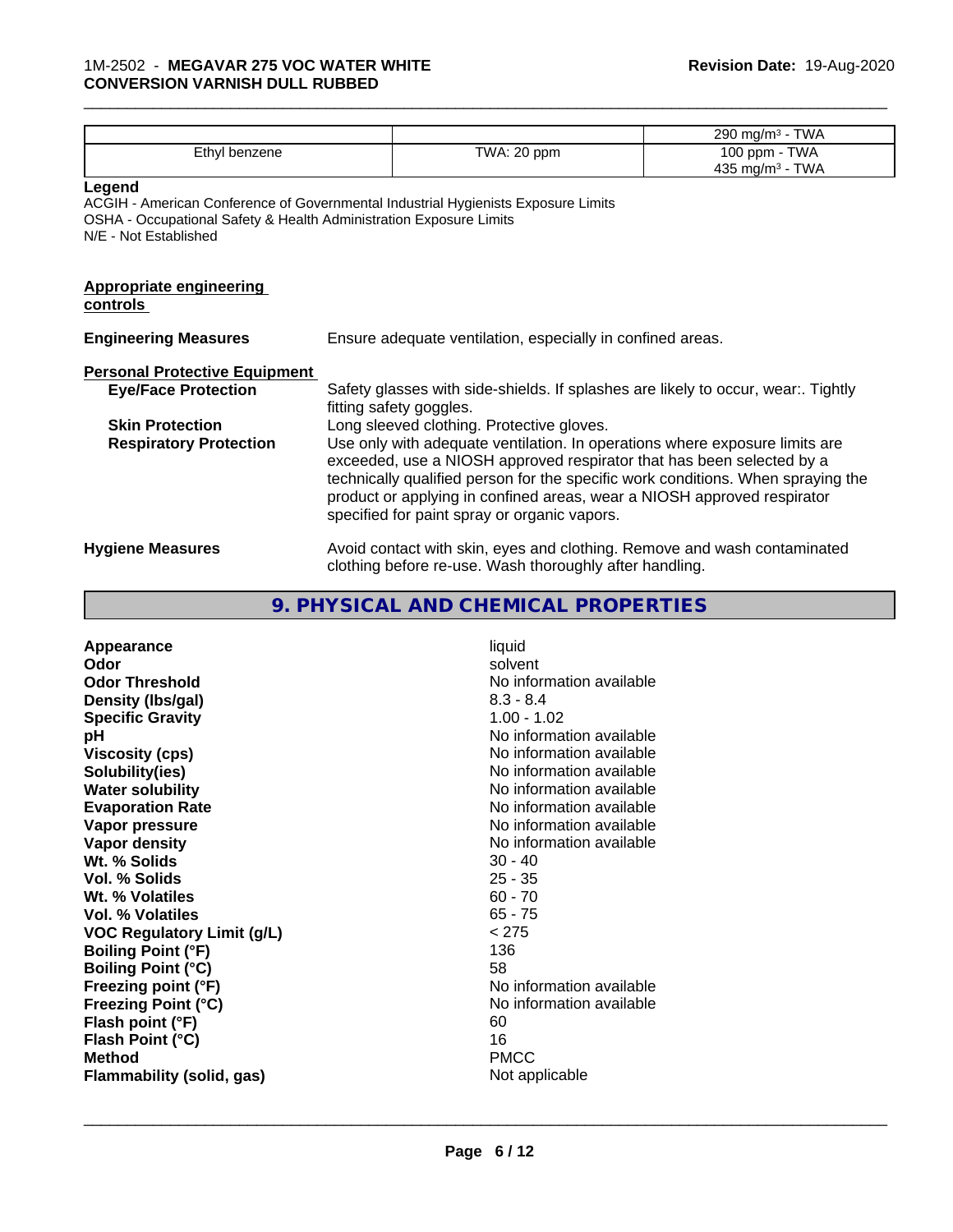**Upper flammability limit:**<br> **Lower flammability limit:** No information available<br>
No information available **Lower flammability limit:**<br> **Autoignition Temperature (°F)**<br>
Mo information available<br>
No information available Autoignition Temperature (°F)<br>
Autoignition Temperature (°C)<br>
No information available Autoignition Temperature (°C)<br>
Decomposition Temperature (°F)<br>
No information available **Decomposition Temperature (°F)**<br> **Decomposition Temperature (°C)**<br>
No information available<br>
No information available **Decomposition Temperature (°C) Partition coefficient** 

\_\_\_\_\_\_\_\_\_\_\_\_\_\_\_\_\_\_\_\_\_\_\_\_\_\_\_\_\_\_\_\_\_\_\_\_\_\_\_\_\_\_\_\_\_\_\_\_\_\_\_\_\_\_\_\_\_\_\_\_\_\_\_\_\_\_\_\_\_\_\_\_\_\_\_\_\_\_\_\_\_\_\_\_\_\_\_\_\_\_\_\_\_

# **10. STABILITY AND REACTIVITY**

| <b>Reactivity</b>                         | No data available                                                                                                         |
|-------------------------------------------|---------------------------------------------------------------------------------------------------------------------------|
| <b>Chemical Stability</b>                 | Stable under normal conditions. Hazardous polymerisation<br>does not occur.                                               |
| <b>Conditions to avoid</b>                | Keep away from open flames, hot surfaces, static<br>electricity and sources of ignition. Sparks. Elevated<br>temperature. |
| <b>Incompatible Materials</b>             | Incompatible with strong acids and bases and strong<br>oxidizing agents.                                                  |
| <b>Hazardous Decomposition Products</b>   | Thermal decomposition can lead to release of irritating<br>gases and vapors.                                              |
| <b>Possibility of hazardous reactions</b> | None under normal conditions of use.                                                                                      |

# **11. TOXICOLOGICAL INFORMATION**

| <b>Product Information</b>                      |                                                                                                                                                                                                                                                                                                                                                                                                                     |
|-------------------------------------------------|---------------------------------------------------------------------------------------------------------------------------------------------------------------------------------------------------------------------------------------------------------------------------------------------------------------------------------------------------------------------------------------------------------------------|
| Information on likely routes of exposure        |                                                                                                                                                                                                                                                                                                                                                                                                                     |
| <b>Principal Routes of Exposure</b>             | Eye contact, skin contact and inhalation.                                                                                                                                                                                                                                                                                                                                                                           |
| <b>Acute Toxicity</b>                           |                                                                                                                                                                                                                                                                                                                                                                                                                     |
| <b>Product Information</b>                      | Repeated or prolonged exposure to organic solvents may lead to permanent brain<br>and nervous system damage. Intentional misuse by deliberately concentrating and<br>inhaling vapors may be harmful or fatal.                                                                                                                                                                                                       |
|                                                 | Symptoms related to the physical, chemical and toxicological characteristics                                                                                                                                                                                                                                                                                                                                        |
| <b>Symptoms</b>                                 | No information available                                                                                                                                                                                                                                                                                                                                                                                            |
|                                                 | Delayed and immediate effects as well as chronic effects from short and long-term exposure                                                                                                                                                                                                                                                                                                                          |
| Eye contact<br><b>Skin contact</b><br>Ingestion | Contact with eyes may cause irritation.<br>May cause skin irritation and/or dermatitis. Prolonged skin contact may defat the<br>skin and produce dermatitis.<br>Harmful if swallowed. Ingestion may cause irritation to mucous membranes. Small<br>amounts of this product aspirated into the respiratory system during ingestion or<br>vomiting may cause mild to severe pulmonary injury, possibly progressing to |
|                                                 |                                                                                                                                                                                                                                                                                                                                                                                                                     |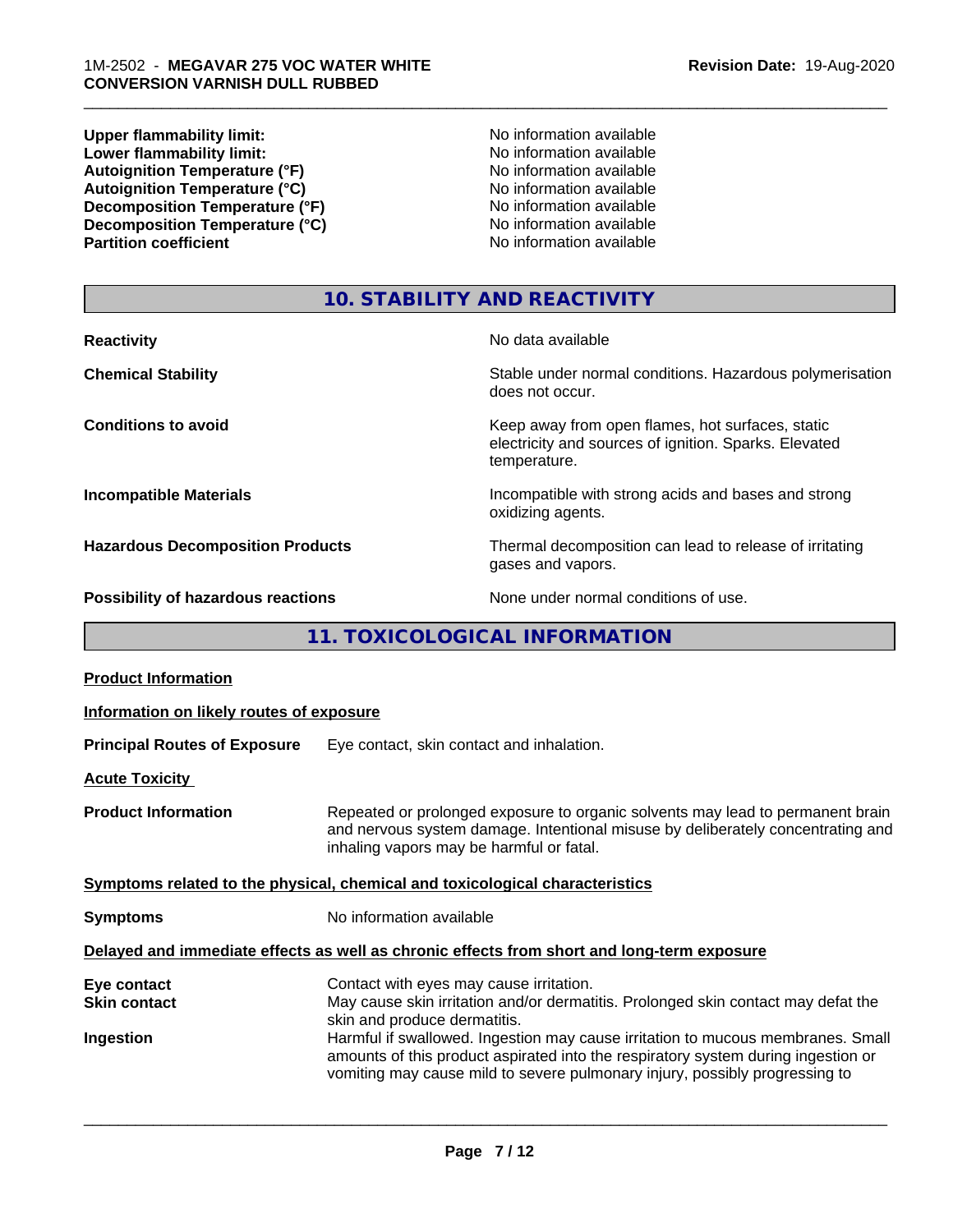|                               | death.                                                                            |
|-------------------------------|-----------------------------------------------------------------------------------|
| <b>Inhalation</b>             | Harmful by inhalation. High vapor / aerosol concentrations are irritating to the  |
|                               | eyes, nose, throat and lungs and may cause headaches, dizziness, drowsiness,      |
|                               | unconsciousness, and other central nervous system effects.                        |
| <b>Sensitization</b>          | No information available                                                          |
| <b>Neurological Effects</b>   | No information available.                                                         |
| <b>Mutagenic Effects</b>      | No information available.                                                         |
| <b>Reproductive Effects</b>   | May damage fertility or the unborn child.                                         |
| <b>Developmental Effects</b>  | No information available.                                                         |
| <b>Target organ effects</b>   | No information available.                                                         |
| STOT - repeated exposure      | Causes damage to organs through prolonged or repeated exposure if inhaled,        |
|                               | May cause disorder and damage to the, liver, kidney, spleen, blood.               |
| <b>STOT - single exposure</b> | May cause disorder and damage to the, Respiratory system, Central nervous         |
|                               | system.                                                                           |
| Other adverse effects         | No information available.                                                         |
| <b>Aspiration Hazard</b>      | May be harmful if swallowed and enters airways. Small amounts of this product     |
|                               | aspirated into the respiratory system during ingestion or vomiting may cause mild |
|                               | to severe pulmonary injury, possibly progressing to death.                        |
|                               |                                                                                   |

#### **Numerical measures of toxicity**

**The following values are calculated based on chapter 3.1 of the GHS document**

| ATEmix (oral)                        | 9275 mg/ka    |
|--------------------------------------|---------------|
| <b>ATEmix (dermal)</b>               | 4758 mg/kg    |
| <b>ATEmix (inhalation-dust/mist)</b> | 134.7 ma/L    |
| <b>ATEmix (inhalation-vapor)</b>     | 1318.5 $mq/L$ |

#### **Component Information**

| Chemical name                        | Oral LD50             | Dermal LD50              | Inhalation LC50                       |
|--------------------------------------|-----------------------|--------------------------|---------------------------------------|
| Acetone<br>67-64-1                   | $= 5800$ mg/kg (Rat)  | > 15700 mg/kg (Rabbit)   | $=$ 50100 mg/m <sup>3</sup> (Rat) 8 h |
| 4-Chlorobenzotrifluoride<br>98-56-6  | $= 13$ g/kg (Rat)     | > 2 mL/kg (Rabbit)       | $= 33$ mg/L (Rat) 4 h                 |
| n-Butyl acetate<br>123-86-4          | $= 10768$ mg/kg (Rat) | $> 17600$ mg/kg (Rabbit) |                                       |
| cellulose, nitrate<br>9004-70-0      | $5$ g/kg (Rat)        |                          |                                       |
| Butyl benzyl phthalate<br>85-68-7    | $= 2330$ mg/kg (Rat)  | $= 6700$ mg/kg (Rat)     | $> 6.7$ mg/L (Rat) 4 h                |
| Soybean oil, epoxidized<br>8013-07-8 | $= 40$ g/kg (Rat)     | $>$ 20 mL/kg (Rabbit)    |                                       |
| 2.6-Dimethyl-4-Heptanone<br>108-83-8 | $= 5750$ mg/kg (Rat)  | $= 16$ g/kg (Rabbit)     | $> 2300$ ppm (Rat) 4 h                |
| Ethyl benzene<br>$100 - 41 - 4$      | $= 3500$ mg/kg (Rat)  | $= 15400$ mg/kg (Rabbit) | $= 17.4$ mg/L (Rat) 4 h               |

# **Chronic Toxicity**

# **Carcinogenicity**

*The information below indicateswhether each agency has listed any ingredient as a carcinogen:.*

| <b>Chemical name</b> | <b>IARC</b>          | <b>NTP</b> | OSHA   |
|----------------------|----------------------|------------|--------|
|                      | Possible Human<br>2Β |            | Listed |
| Ethyl benzene        | Carcinoɑen           |            |        |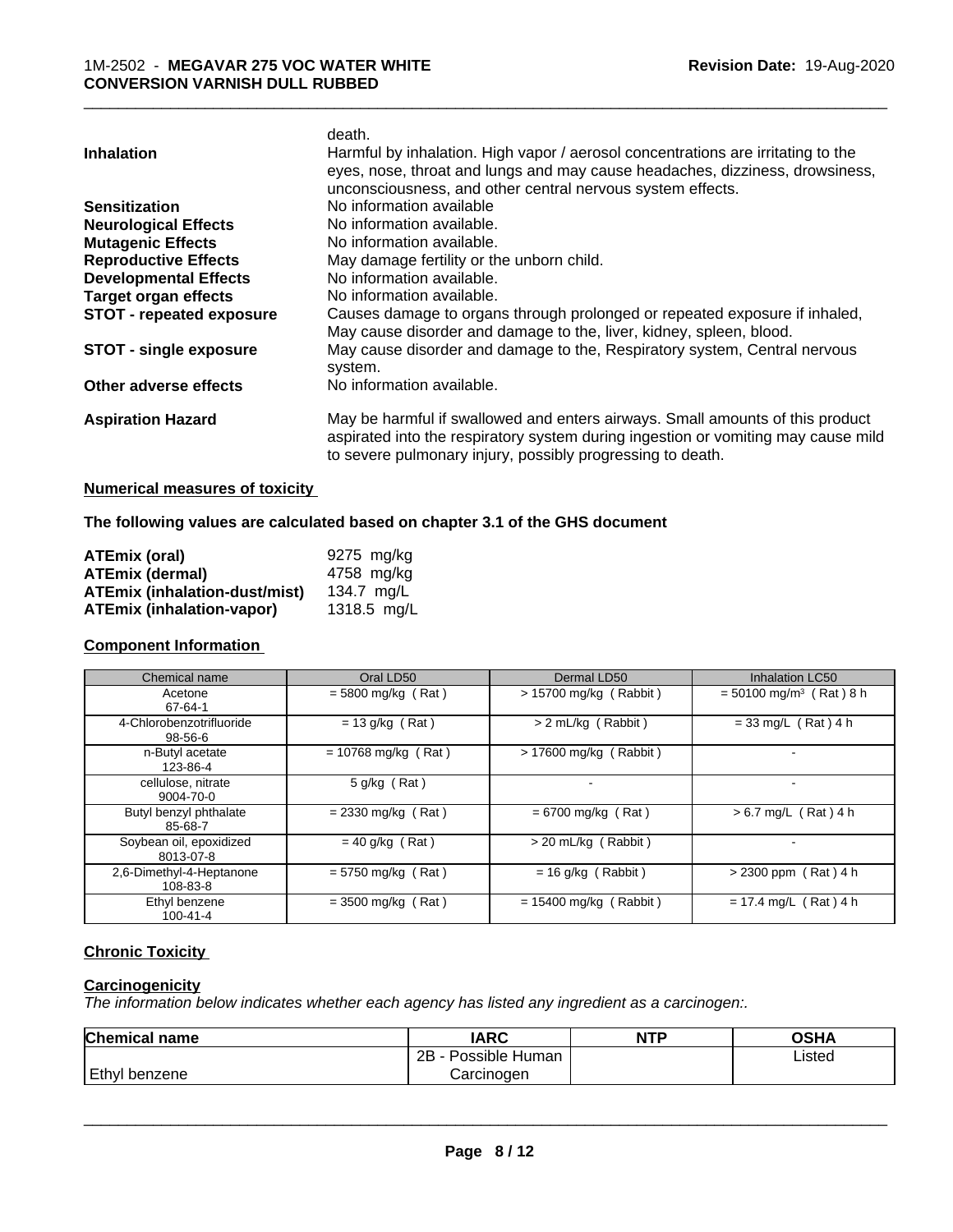#### **Legend**

IARC - International Agency for Research on Cancer NTP - National Toxicity Program OSHA - Occupational Safety & Health Administration

**12. ECOLOGICAL INFORMATION**

\_\_\_\_\_\_\_\_\_\_\_\_\_\_\_\_\_\_\_\_\_\_\_\_\_\_\_\_\_\_\_\_\_\_\_\_\_\_\_\_\_\_\_\_\_\_\_\_\_\_\_\_\_\_\_\_\_\_\_\_\_\_\_\_\_\_\_\_\_\_\_\_\_\_\_\_\_\_\_\_\_\_\_\_\_\_\_\_\_\_\_\_\_

#### **Ecotoxicity Effects**

The environmental impact of this product has not been fully investigated.

#### **Product Information**

#### **Acute Toxicity to Fish**

No information available

#### **Acute Toxicity to Aquatic Invertebrates**

No information available

#### **Acute Toxicity to Aquatic Plants**

No information available

#### **Persistence / Degradability**

No information available.

#### **Bioaccumulation**

There is no data for this product.

#### **Mobility in Environmental Media**

No information available.

#### **Ozone**

Not applicable

#### **Component Information**

#### **Acute Toxicity to Fish**

Acetone LC50: 8300 (Bluegill - 96 hr.) mg/L n-Butyl acetate LC50: 18 mg/L (Fathead Minnow - 96 hr.) Ethyl benzene LC50: 12.1 mg/L (Fathead Minnow - 96 hr.)

#### **Acute Toxicity to Aquatic Invertebrates**

Acetone EC50: 12600 mg/L (Daphnia magna - 48 hr.) n-Butyl acetate EC50: 72.8 mg/L (Daphnia magna - 48 hr.) Ethyl benzene \_\_\_\_\_\_\_\_\_\_\_\_\_\_\_\_\_\_\_\_\_\_\_\_\_\_\_\_\_\_\_\_\_\_\_\_\_\_\_\_\_\_\_\_\_\_\_\_\_\_\_\_\_\_\_\_\_\_\_\_\_\_\_\_\_\_\_\_\_\_\_\_\_\_\_\_\_\_\_\_\_\_\_\_\_\_\_\_\_\_\_\_\_ EC50: 1.8 mg/L (Daphnia magna - 48 hr.)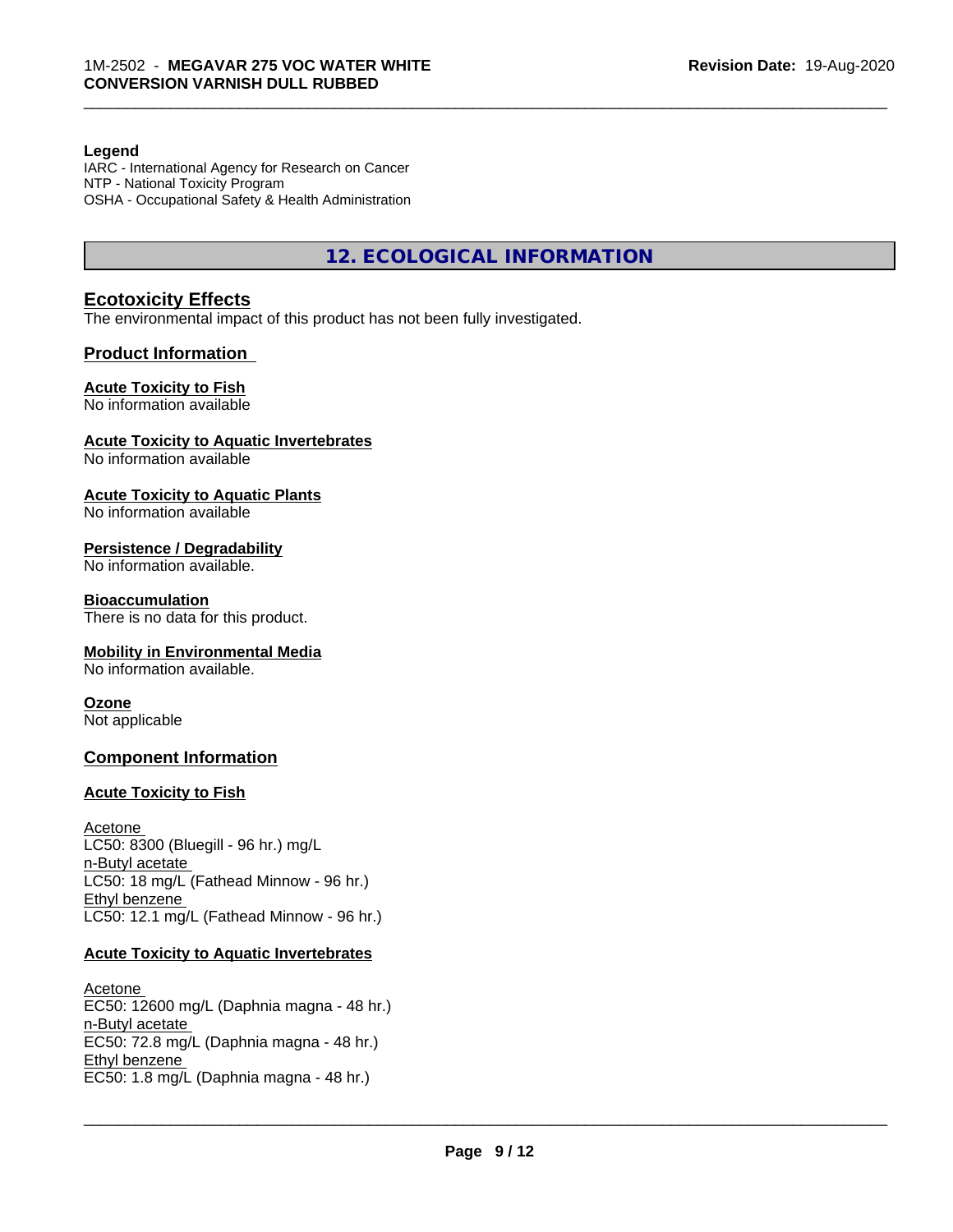#### **Acute Toxicity to Aquatic Plants**

n-Butyl acetate EC50: 674.7 mg/L (Green algae (Scenedesmus subspicatus), 72 hrs.) Ethyl benzene EC50: 4.6 mg/L (Green algae (Scenedesmus subspicatus), 72 hrs.)

#### **13. DISPOSAL CONSIDERATIONS**

\_\_\_\_\_\_\_\_\_\_\_\_\_\_\_\_\_\_\_\_\_\_\_\_\_\_\_\_\_\_\_\_\_\_\_\_\_\_\_\_\_\_\_\_\_\_\_\_\_\_\_\_\_\_\_\_\_\_\_\_\_\_\_\_\_\_\_\_\_\_\_\_\_\_\_\_\_\_\_\_\_\_\_\_\_\_\_\_\_\_\_\_\_

| <b>Waste Disposal Method</b>   | Dispose of in accordance with federal, state, and local regulations. Local<br>requirements may vary, consult your sanitation department or state-designated<br>environmental protection agency for more disposal options. |
|--------------------------------|---------------------------------------------------------------------------------------------------------------------------------------------------------------------------------------------------------------------------|
| <b>Empty Container Warning</b> | Emptied containers may retain product residue. Follow label warnings even after<br>container is emptied. Residual vapors may explode on ignition.                                                                         |

**14. TRANSPORT INFORMATION**

| DOT<br><b>Proper Shipping Name</b><br><b>Hazard class</b><br>UN-No.<br><b>Packing Group</b><br><b>Description</b> | <b>PAINT</b><br>3<br>UN1263<br>Ш<br>UN1263, PAINT, 3, II |
|-------------------------------------------------------------------------------------------------------------------|----------------------------------------------------------|
| <b>ICAO/IATA</b>                                                                                                  | Contact the preparer for further information.            |
| <b>IMDG/IMO</b>                                                                                                   | Contact the preparer for further information.            |

#### **15. REGULATORY INFORMATION**

### **International Inventories**

| <b>TSCA: United States</b> | Yes - All components are listed or exempt. |
|----------------------------|--------------------------------------------|
| <b>DSL: Canada</b>         | Yes - All components are listed or exempt. |

#### **Federal Regulations**

#### **SARA 311/312 hazardous categorization**

| Acute health hazard               | Yes |  |
|-----------------------------------|-----|--|
| Chronic Health Hazard             | Yes |  |
| Fire hazard                       | Yes |  |
| Sudden release of pressure hazard | Nο  |  |
| Reactive Hazard                   | N٥  |  |

#### **SARA 313**

Section 313 of Title III of the Superfund Amendments and Reauthorization Act of 1986 (SARA). This product contains a chemical or chemicals which are subject to the reporting requirements of the Act and Title 40 of the Code of Federal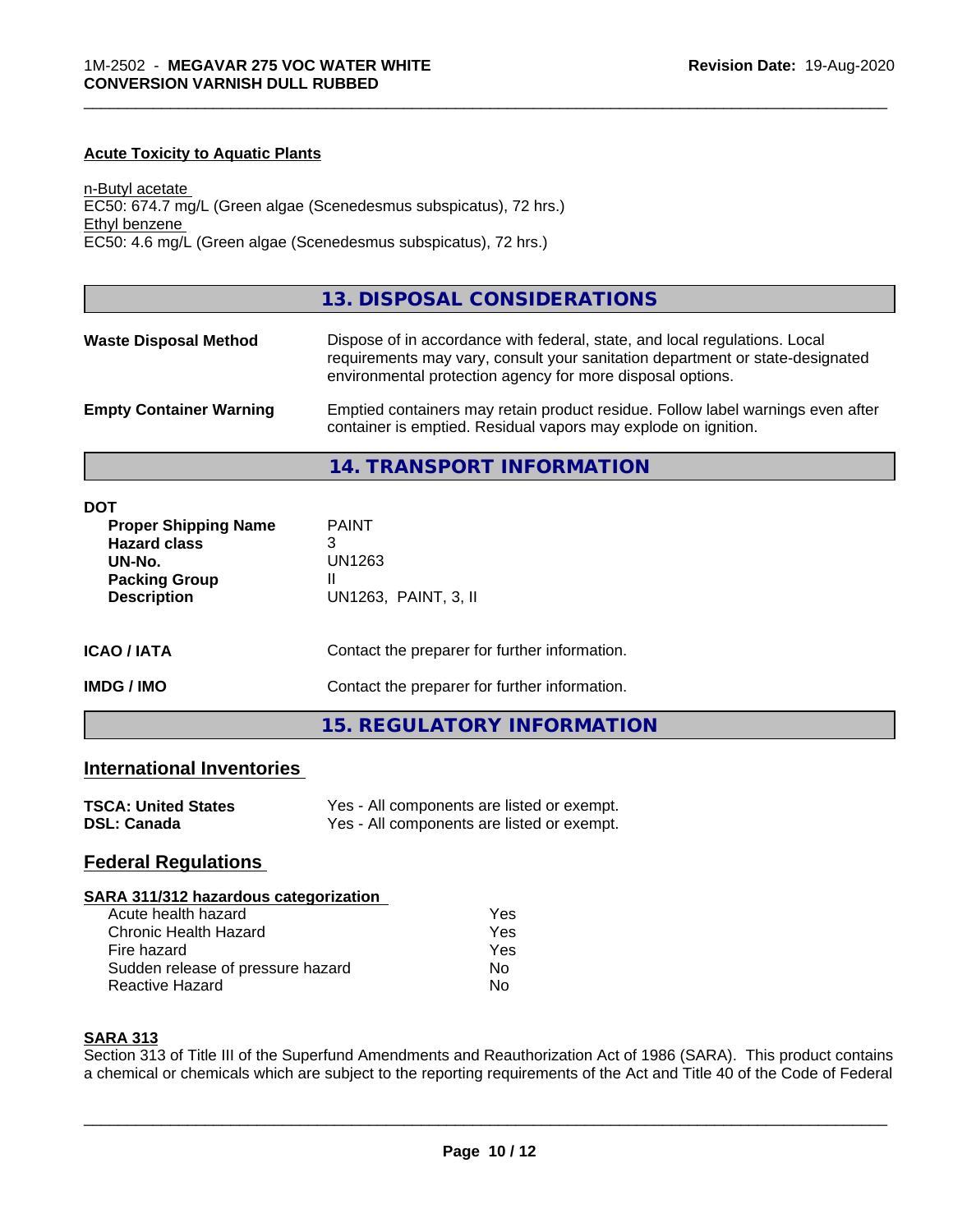#### Regulations, Part 372:

| <b>Chemical name</b>                                                                                                                                                                                                                                                                                                                                                      | CAS No.        | Weight-%    | <b>CERCLA/SARA 313</b><br>(de minimis concentration) |
|---------------------------------------------------------------------------------------------------------------------------------------------------------------------------------------------------------------------------------------------------------------------------------------------------------------------------------------------------------------------------|----------------|-------------|------------------------------------------------------|
| Ethyl benzene                                                                                                                                                                                                                                                                                                                                                             | $100 - 41 - 4$ | $0.1 - 0.5$ | 0.1                                                  |
| Clean Air Act, Section 112 Hazardous Air Pollutants (HAPs) (see 40 CFR 61)<br>This product contains the following HAPs:                                                                                                                                                                                                                                                   |                |             |                                                      |
| <b>Chemical name</b>                                                                                                                                                                                                                                                                                                                                                      | CAS No.        | Weight-%    | <b>Hazardous Air Pollutant</b>                       |
| Ethyl benzene                                                                                                                                                                                                                                                                                                                                                             | $100 - 41 - 4$ | $0.1 - 0.5$ | (HAP)<br>Listed                                      |
| $\mathbf{11} \mathbf{A} \mathbf{A}$ . $\mathbf{A} \mathbf{B}$ . $\mathbf{A} \mathbf{B}$ . $\mathbf{A} \mathbf{B}$ . $\mathbf{A} \mathbf{B}$ . $\mathbf{A} \mathbf{B}$ . $\mathbf{A} \mathbf{B}$ . $\mathbf{A} \mathbf{B}$ . $\mathbf{A} \mathbf{B}$ . $\mathbf{A} \mathbf{B}$ . $\mathbf{A} \mathbf{B}$ . $\mathbf{A} \mathbf{B}$ . $\mathbf{A} \mathbf{B}$ . $\mathbf{A$ |                |             |                                                      |

\_\_\_\_\_\_\_\_\_\_\_\_\_\_\_\_\_\_\_\_\_\_\_\_\_\_\_\_\_\_\_\_\_\_\_\_\_\_\_\_\_\_\_\_\_\_\_\_\_\_\_\_\_\_\_\_\_\_\_\_\_\_\_\_\_\_\_\_\_\_\_\_\_\_\_\_\_\_\_\_\_\_\_\_\_\_\_\_\_\_\_\_\_

# **US State Regulations**

#### **California Proposition 65**

**AVIMARNING:** Cancer and Reproductive Harm– www.P65warnings.ca.gov

#### **State Right-to-Know**

| <b>Chemical name</b>     | <b>Massachusetts</b> | <b>New Jersey</b> | Pennsylvania |
|--------------------------|----------------------|-------------------|--------------|
| Acetone                  |                      |                   |              |
| 4-Chlorobenzotrifluoride |                      |                   |              |
| n-Butyl acetate          |                      |                   |              |
| cellulose, nitrate       |                      |                   |              |
| Butyl benzyl phthalate   |                      |                   |              |
| 2,6-Dimethyl-4-Heptanone |                      |                   |              |
| Isopropyl alcohol        |                      |                   |              |

#### **Legend**

X - Listed

# **16. OTHER INFORMATION**

**HMIS** - **Health:** 2\* **Flammability:** 3 **Reactivity:** 0 **PPE:** -

#### **HMIS Legend**

- 0 Minimal Hazard
- 1 Slight Hazard
- 2 Moderate Hazard
- 3 Serious Hazard
- 4 Severe Hazard
- \* Chronic Hazard

X - Consult your supervisor or S.O.P. for "Special" handling instructions.

*Note: The PPE rating has intentionally been left blank. Choose appropriate PPE that will protect employees from the hazards the material will present under the actual normal conditions of use.*

*Caution: HMISÒ ratings are based on a 0-4 rating scale, with 0 representing minimal hazards or risks, and 4 representing significant hazards or risks. Although HMISÒ ratings are not required on MSDSs under 29 CFR 1910.1200, the preparer, has chosen to provide them. HMISÒ ratings are to be used only in conjunction with a fully implemented HMISÒ program by workers who have received appropriate HMISÒ training. HMISÒ is a registered trade and service mark of the NPCA. HMISÒ materials may be purchased exclusively from J. J. Keller (800) 327-6868.*